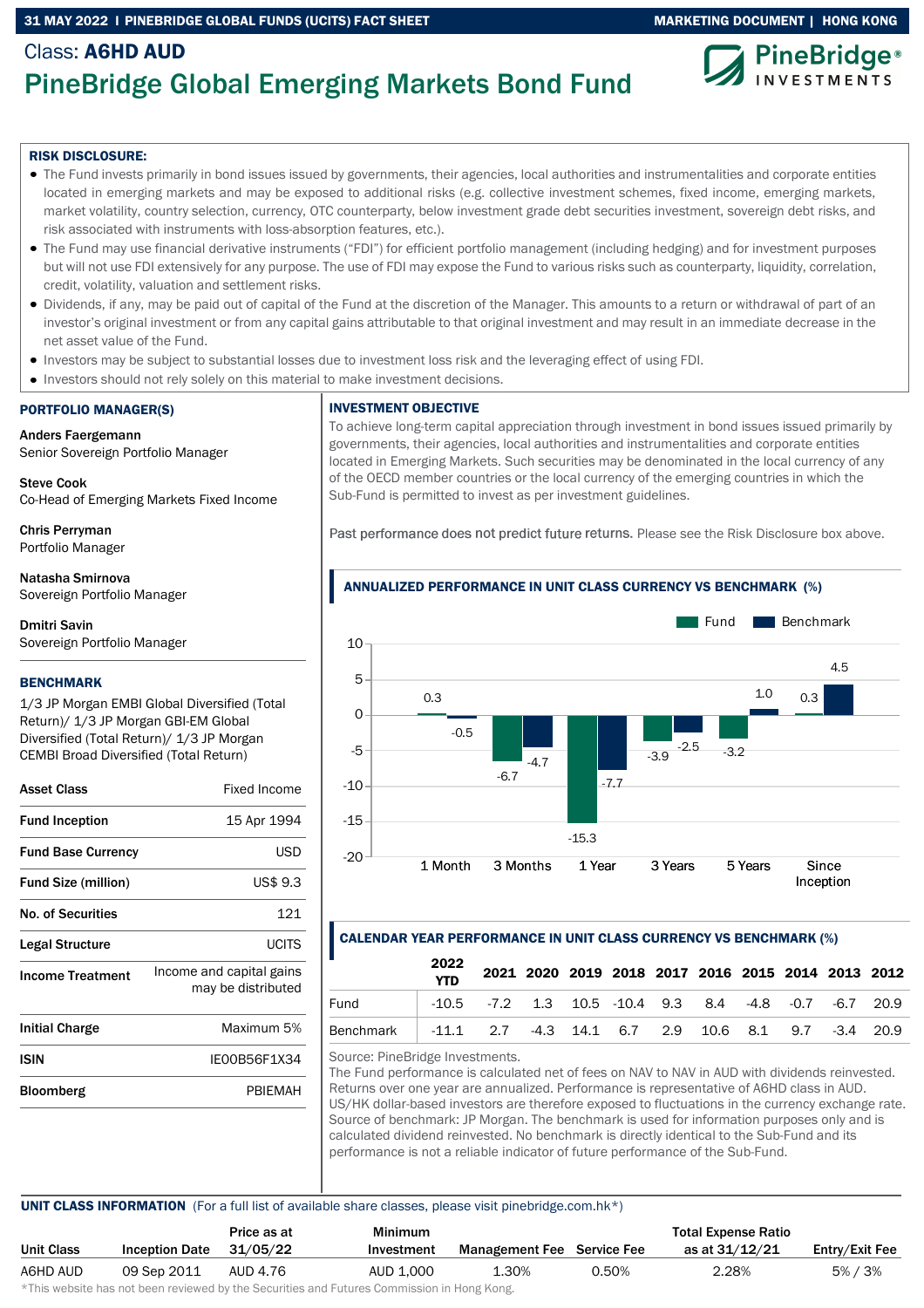#### 31 MAY 2022 I PINEBRIDGE GLOBAL FUNDS (UCITS) FACT SHEET MARKETING MARKETING DOCUMENT | HONG KONG

# Class: A6HD AUD PineBridge Global Emerging Markets Bond Fund

# SECTOR BREAKDOWN (%)

|                               | <b>FUND</b> | <b>BENCHMARK</b> |
|-------------------------------|-------------|------------------|
| Government                    | 57.8        | 75.7             |
| <b>Basic Industry</b>         | 5.0         | 2.8              |
| <b>Financial Institutions</b> | 4.8         | 8.5              |
| Consumer Cyclical             | 3.8         | 1.8              |
| Utility                       | 3.5         | 2.1              |
| Energy                        | 2.8         | 2.0              |
| <b>Consumer Non-Cyclical</b>  | 2.6         | 1.8              |
| Industrial Other              | 2.5         | 0.7              |
| Other                         | 2.1         | 4.8              |
| Cash                          | 15.2        | 0.0              |

### TOP TEN HOLDINGS (%)

|                                     | <b>FUND</b> |
|-------------------------------------|-------------|
| 5.75% CANACOL ENRG LTD 24/Nov/2028  | 2.5         |
| 1.375% ONB FINANCE LTD 26/Jan/2026  | 2.4         |
| 4.817% OATAR STATE OF 14/Mar/2049   | 2.3         |
| 3.125% BANCO DE CREDITO 01/Jul/2030 | 2.3         |
| 3.25% ALPEK SA DE CV 25/Feb/2031    | 2.3         |
| 6.75% OMAN INTRNL BOND 28/Oct/2027  | 2.3         |
| 2.5% ABU DHABI GOVT 16/Apr/2025     | 2.1         |
| 4.375% B2W DIGITAL LUX 20/Dec/2030  | 2.1         |
| 3.25% SAUDI INT BOND 22/Oct/2030    | 2.1         |
| 4.375% MINERVA LUX SA 18/Mar/2031   | 2.1         |

### FUND ANALYSIS

|                          | <b>3 YEARS</b> |
|--------------------------|----------------|
| <b>Information Ratio</b> | $-0.1$         |
| Tracking Error (%)       | 13.5           |
| Standard Deviation (%)   | 13.1           |
| <b>Beta</b>              | 0.5            |
| R Squared (%)            | 13.1           |

# GEOGRAPHICAL BREAKDOWN (%)

| <b>FUND</b> | <b>BENCHMARK</b> |
|-------------|------------------|
| 9.8         | 3.8              |
| 9.2         | 6.0              |
| 8.7         | 6.5              |
| 7.3         | 7.3              |
| 6.3         | 2.8              |
| 5.3         | 2.6              |
| 3.9         | 6.2              |
| 3.4         | 4.9              |
| 31.0        | 59.9             |
| 15.2        | 0.0              |
|             |                  |

# CREDIT RATING (%)

|           | <b>FUND</b> | <b>BENCHMARK</b> |
|-----------|-------------|------------------|
| Aaa       | 15.2        | 0.0              |
| Aa        | 6.2         | 5.7              |
| Α         | 9.4         | 14.4             |
| Baa       | 22.2        | 30.3             |
| Ba        | 34.9        | 21.3             |
| B         | 5.5         | 11.9             |
| Caa       | 0.6         | 2.7              |
| C         | 0.1         | 0.1              |
| <b>NR</b> | 5.9         | 13.2             |
| Other     | 0.0         | 0.5              |

# PORTFOLIO CHARACTERISTICS

| Avg Coupon (%)              | 4.5       |
|-----------------------------|-----------|
| Avg Yield to Maturity (%)   | 6.4       |
| <b>Average Duration Yrs</b> | 4.4       |
| Avg Credit Rating           | Baa1/Baa2 |

#### **GLOSSARY**

Reflects sensitivity of the fund's returns to that of benchmark returns. A beta of 1.05 suggests that the fund could perform 5% better than the benchmark in up market and 5% worse in down market, assuming all other factors remain constant.

Exit Fee: Fee charged to investors when they redeem unit from a fund.

Information Ratio: Measures the funds returns above the benchmark returns relative to the risk (volatility) of the excess returns. It is a measure that identifies the consistency of the manager to outperform the benchmark.

Initial Fee: Fee charged to investors when they purchase units in a fund.

Management Fee: Percentage of the fund's assets that unitholders pay annually as remuneration to the investment adviser for managing the fund.

R Squared: Reflects the proportion of fund performance explained by changes in the benchmark. A high R-squared indicates the fund's performance has been in line with the benchmark. A low R-squared indicates the fund's performance has not been in line with the benchmark.

Service Fee: Percentage of fund's assets that retail unitholders pay annually for distribution services.

Total Expense Ratio (TER): Estimated percentage (annualized) of fund assets used to pay for management fees and operating expenses, including service fees (if any) incurred by the fund. Fund expenses are reflected in the NAV. When calculating the TER, PineBridge has used the amount of expenses that it has received or estimated in its capacity as the Fund's Manager. Please note that the expense ratio includes variable expenses that are based on a number of factors including fund size, transactions, and other expenses. No assurance can be given that the TER will be realized over any future given period.

Tracking Error: Reflects the degree of variability of fund returns in relation to the benchmark. The lower the number the closer the fund's historic performance is to the benchmark.